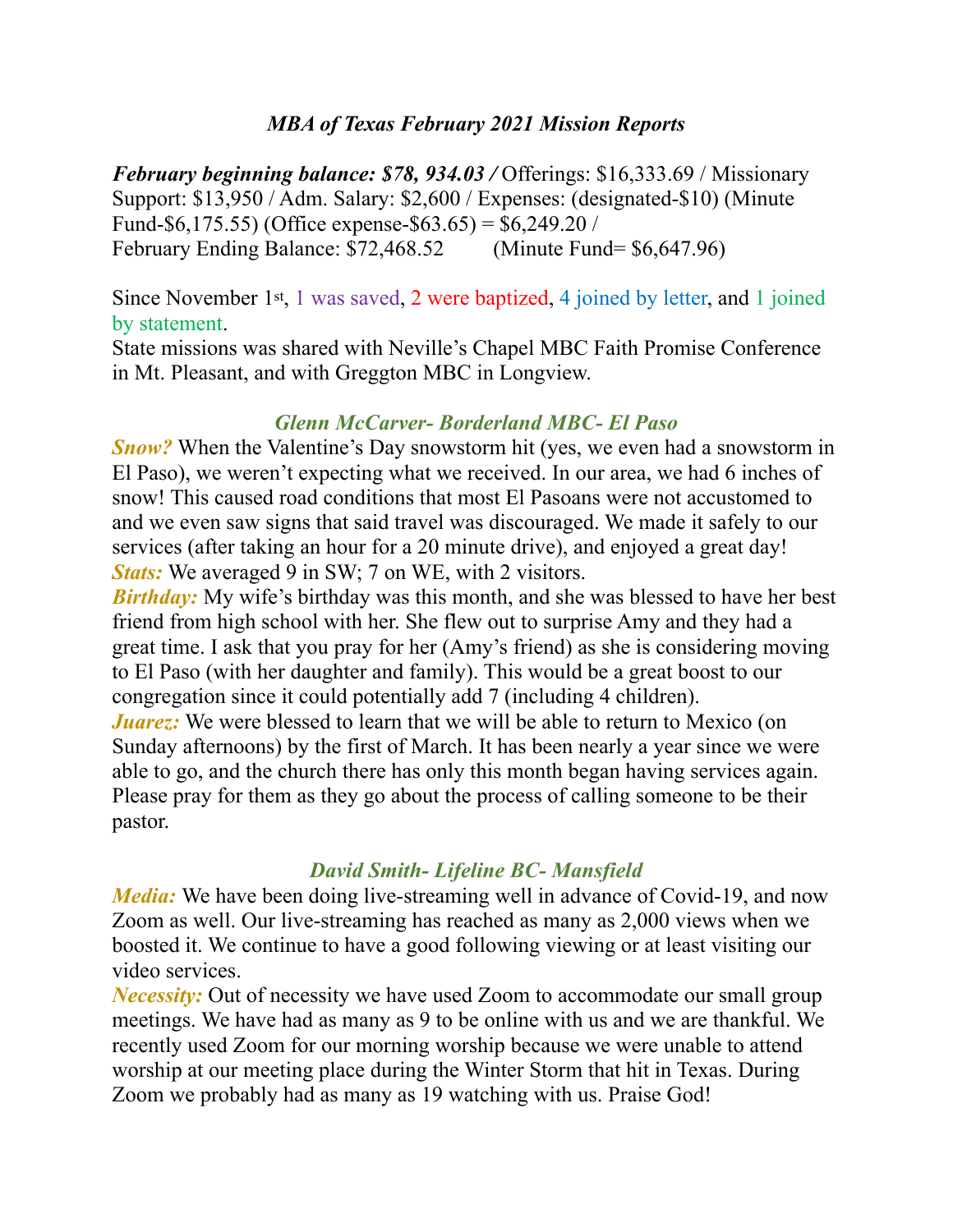*Stats:* We averaged 11 in MW and 8 in small groups. Our offering was \$3,441, with \$250 given to missions and \$725 paid on rent.

*Food Ministry:* Our food ministry is slowly functioning with hopes of increased activity. Our major food supplier was also affected by the Winter Storm and did not receive the normal transport truck deliveries. Although, I was able to get some food supplies delivered to some folks that had been impacted locally. We are continuing the food distribution and gearing up for that this weekend.

*Mobile Home Park:* They are allowing us to use their community center, free of charge for Bible Studies and also food distribution. The center is very nice and spacious. Thank God for the faithfulness of those who continue to support us and for the MBA of Texas.

*Easter:* We are so hopeful that we can reach folks during our Easter Outreach. Please pray for success in souls saved. Make plans to come and spend a Saturday with us going door-to-door!

### *Larry Watson- Landmark MBC- Rockdale*

*Freezing?* February has been a short month, and the recent weather certainly didn't help. We did have to cancel our Sunday service the morning the freeze hit. Thankfully our church family made it through the freezing weather, and we were excited to be able to meet again this past Sunday.

*Stats:* This month we averaged 11 on the Sundays we were able to meet, and our offering was \$501, with \$100 given to missions.

*Sunday School:* We are currently preparing to start Sunday School back next month. I know the kids are looking forward to that! Praying for you all.

## *Ronald Kellam- Soul Seekers MBC- Hooks*

*Slow?* The work in Hooks is very slow, this past month and 16 inches of snow did not help. We have had 4 contacts of those that seem to be interested in coming to visit the mission work. Those which have had the covid have not been back. In March we are planning on scoping the neighborhood with invitations. We visited our neighbor which lives in front of the church and he and his family attend the Cowboy church but did say they would be interested in helping with the work around our church.

*Weather:* We did not have services on Feb 14<sup>th</sup> and 21<sup>st</sup> due to the weather conditions and no water. We are looking forward to a better March.

# *Steven Haney- Texas Tech MBSF Director- Lubbock*

*Snow!!* February has been a good month for us both numerically and spiritually. The snowpocalypse of Texas put a halt on a week of MBSF plans but we have gotten back into the routine and had a good month. We had another new student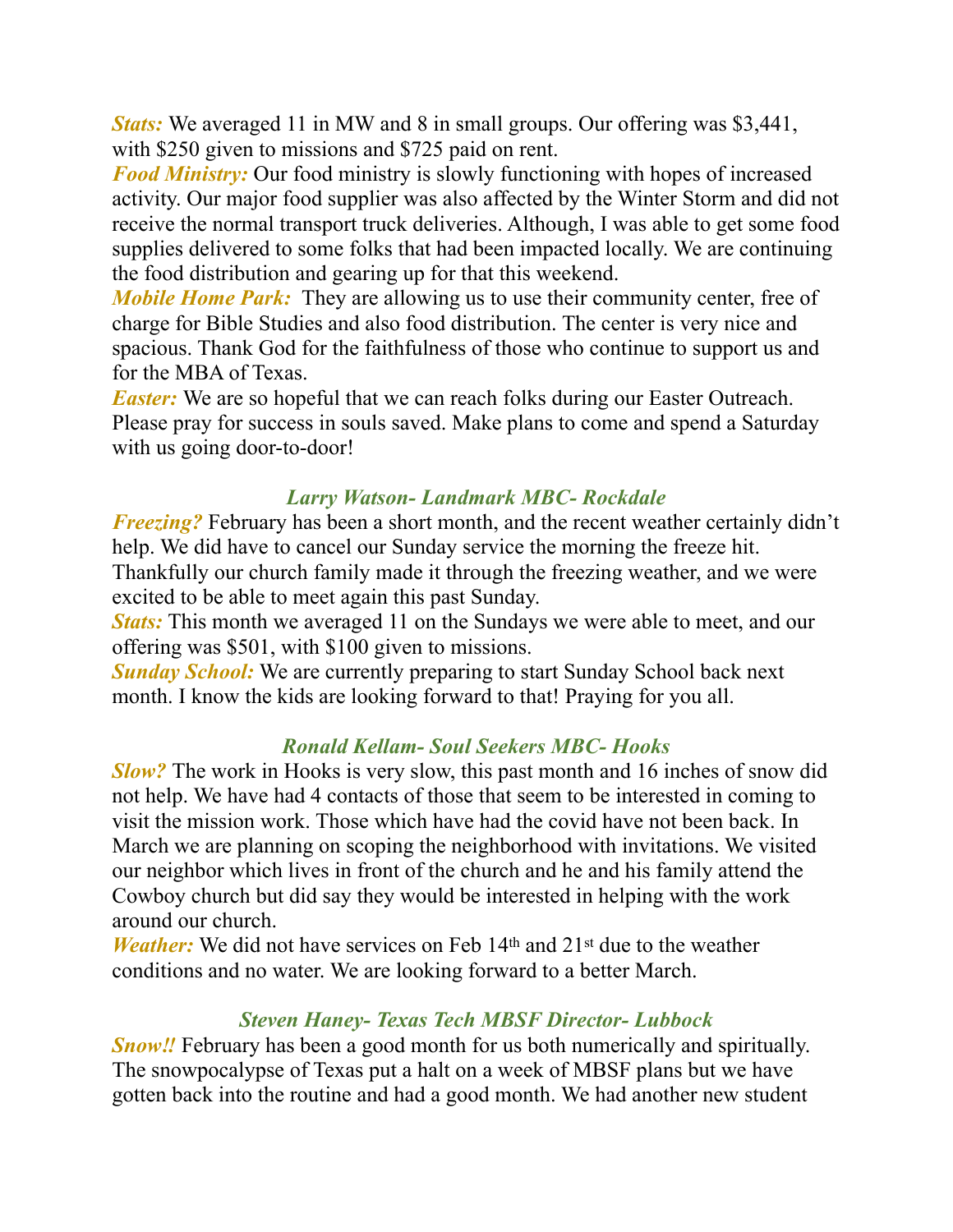start this month which was encouraging, got to see the new student that started in January become regular in her attendance, and have had good discussion and involvement in our weekly lessons. We have been averaging **8** which I am super excited to see. Our Student Officers are stepping up and will be running some booths on their own on-campus since I am more restricted due to Covid requirements. It is good seeing more discussions in our lessons as well. *Amazing!* This past Monday Bible study I did a devotional and then had asked all the students to bring a verse or section that God has been using in their life recently to share and it was awesome getting to hear how God is using His Word to work in their lives.

*Retreat..* We are planning an MBSF Spring Retreat within the next month to allow us some time to really get away from things for a couple of days and focus on God's Word without so many distractions and the students seem excited for that. *Support!* Our support is staying steady at about \$3,500 per month and we are trying to get more churches on board to reach that \$4,000-\$4,200/month mark at least to start looking for property for our MBSF house close to campus. Please continue to pray for us and this ministry as we continue to move forward. Thank you for all your thoughts, prayers, and support! God bless you all‼

### *Victor Rice- Shiloh MBC- San Antonio*

*Thanks:* We thank the Lord for taking care of Shiloh for the month, He is faithful. Attendance is dropping due to the cold along with Covid cases in the city. We are receiving an increase of visitors from Haven of Hope homeless shelter and they are like sponges absorbing the Word being taught and preached at the church. The big snow started late Sunday night then by Monday AM was solid ice and some of the membership had power outages. I watched God put the brakes on the city where hardly anyone was out. Our power at home was only on for a couple hours on Monday, Tuesday afternoon for 4 hours and not coming back on until Wednesday evening at 7:30pm and our home was in the low 40s.

*Stats:* We averaged 14in SS; 17 in MW; 12 on SE; and 12 on WE. Our offering was \$3,540 with \$263 given to missions and \$1,200 paid on rent.

**Services:** We had services on Sunday am before the storm and on Wednesday evening we canceled services being there was no power on at the church house. We took care of the elderly by calling, shoveling snow and seeing if they needed water and food. Because of watching many elderly were suffering in the cold, it has placed a burden to get a building with a soup kitchen to keep the community warm and to feed all in spiritual and those in physical need. Thank you for the prayers and support.